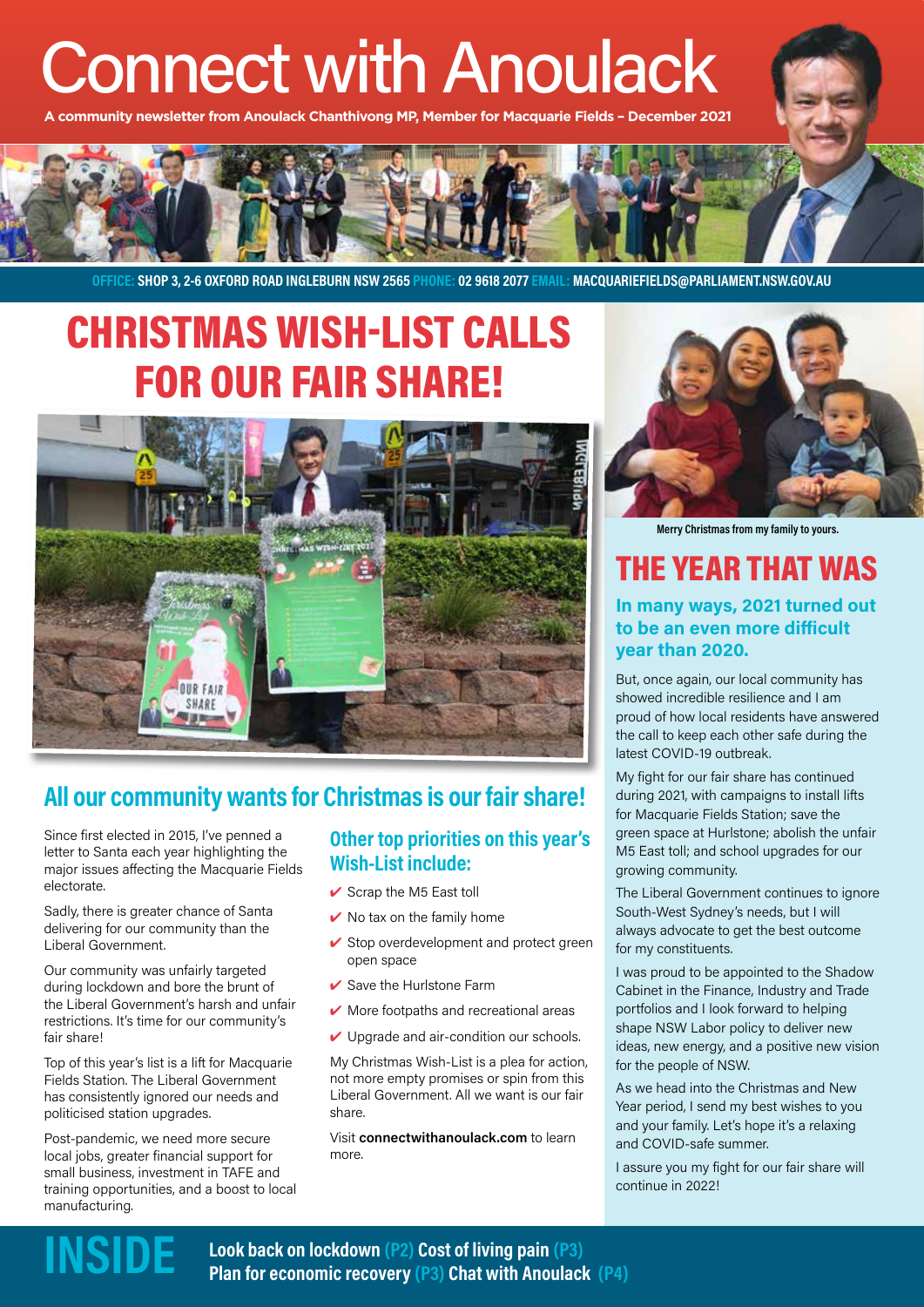### BRIGHT LIGHTS SHINE DURING DARK LOCKDOWN natiol

### I want to thank every local resident who played their part in fighting the latest outbreak in the COVID-19 pandemic.

There were plenty of examples of shining lights during the darks days of lockdown: frontline healthcare staff; essential workers; parents and teachers grappling with learning from home; community organisations helping the most vulnerable in our community; and every person who willingly adhered to public health orders.

I am also incredibly proud of our community's overwhelming response to get vaccinated. More than 95% of local residents have now received two doses of the vaccine.

South-West and Western Sydney bore the brunt of the Liberal Government's unfair and harsh lockdown measures. But over the past few months, residents have continually proven their resilience and community spirit.

I again express my sincere gratitude to everyone who did their bit to keep us all safe.

With Macquarie Fields High School student leaders, Luke Cox and Shamika GC, presenting healthcare staff at the South Western Sydney Vaccination Centre with cookies in appreciation of their hard work in keeping our community safe.





It was a pleasure to visit ADRA Macquarie Fields with Opposition Leader Chris Minns to see their great work in distributing more than 2000 food hampers and emergency packages during lockdown.

# GRANTS PROGRAM DELIVERS FOR COMMUNITY

### South West Multicultural and Community Centre (SWMCC) has welcomed a new vehicle thanks to funding through the Community Building Partnership grants program.

The van will be used to distribute food hampers, transport community members to events and enable volunteers to conduct outreach programs.

SWMCC's Mal Fruean (pictured) said the van would help the organisation continue their good work in the community.



## LOCKDOWN LEARNING

A huge thank you to our teachers, parents and students on what has been a very difficult year with online learning during lockdown.

You have certainly all earned a break, and I trust that the upcoming holidays are a chance to relax and recharge.

I also want to acknowledge year 12 students who recently sat their HSC exams. The resilience they have displayed during the pandemic will serve them well in the years to come.

Of course, the Liberal Government is yet to deliver a much-needed school for Edmondson Park and Bardia Public School is still waiting for its traffic lights. This is unacceptable. I will continue to advocate for our fair share for local kids.

Visit connectwithanoulack.com to learn more.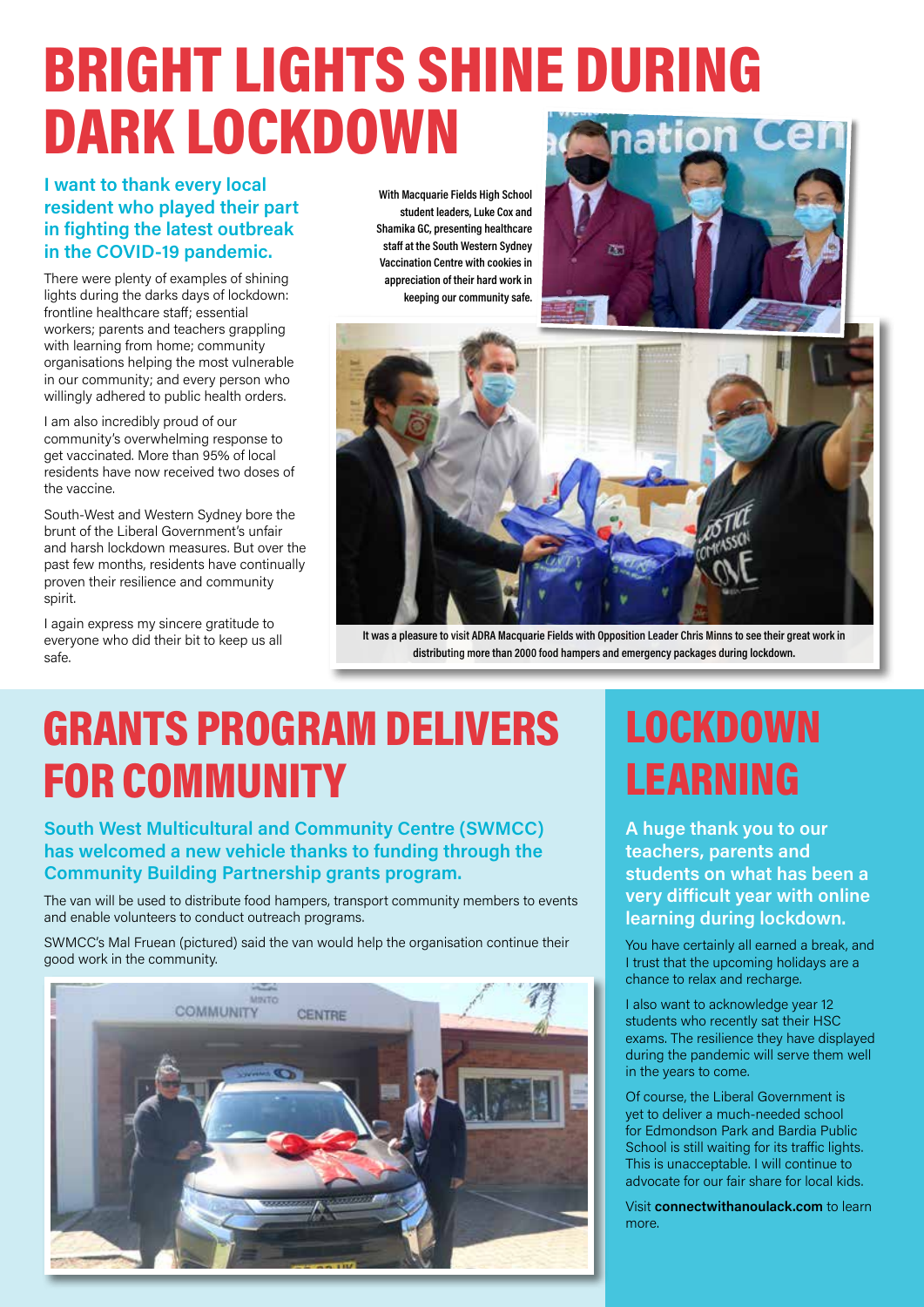### STOP THE RISING COST OF LIVING Household budgets are stretched under this Liberal Government and the cost of living is getting more and more expensive.Hip pockets are constantly being squeezed by: **Ballooning house prices \$** Higher tolls More fines **\$** Tax increases Now, the Liberal Government wants to impose: A never-ending tax on the family home An increase to the GST I will always stand up for what's fair for my constituents. Sign my petition to end the **io**

Liberal Government's attack on household budgets.



Small businesses in South-West and Western Sydney took a huge hit under forced closures and harsh restrictions during lockdown, with up to 70% loss of trade.

The Liberal Government must support small and medium enterprises in South-West and Western Sydney to help the NSW economy recover.

The focus needs to be on local manufacturing and industry development to fuel investment in South-West and Western Sydney to provide much-needed jobs.

NSW Labor policy outlines how NSW can rebuild better by:

- $\triangleright$  Building public buses, trains, light rail and ferries in NSW.
- ✔ Extending COVID-19 economic support.
- $\vee$  Extending the payroll tax holiday.
- Super-charging jobs with a big build on school and social housing.
- $\vee$  Extending intensive learning catch-up and counsellors in schools.



With DECO Australia CEO Ross Doonan and Macarthur MP Dr Mike Freelander inspecting locally-made transport signage. Local manufacturing is key to boosting jobs.

 $\vee$  Rebuilding TAFE, not selling it.

I'm proud to be a part of the team to fight for our fair share in South-West and Western Sydney.